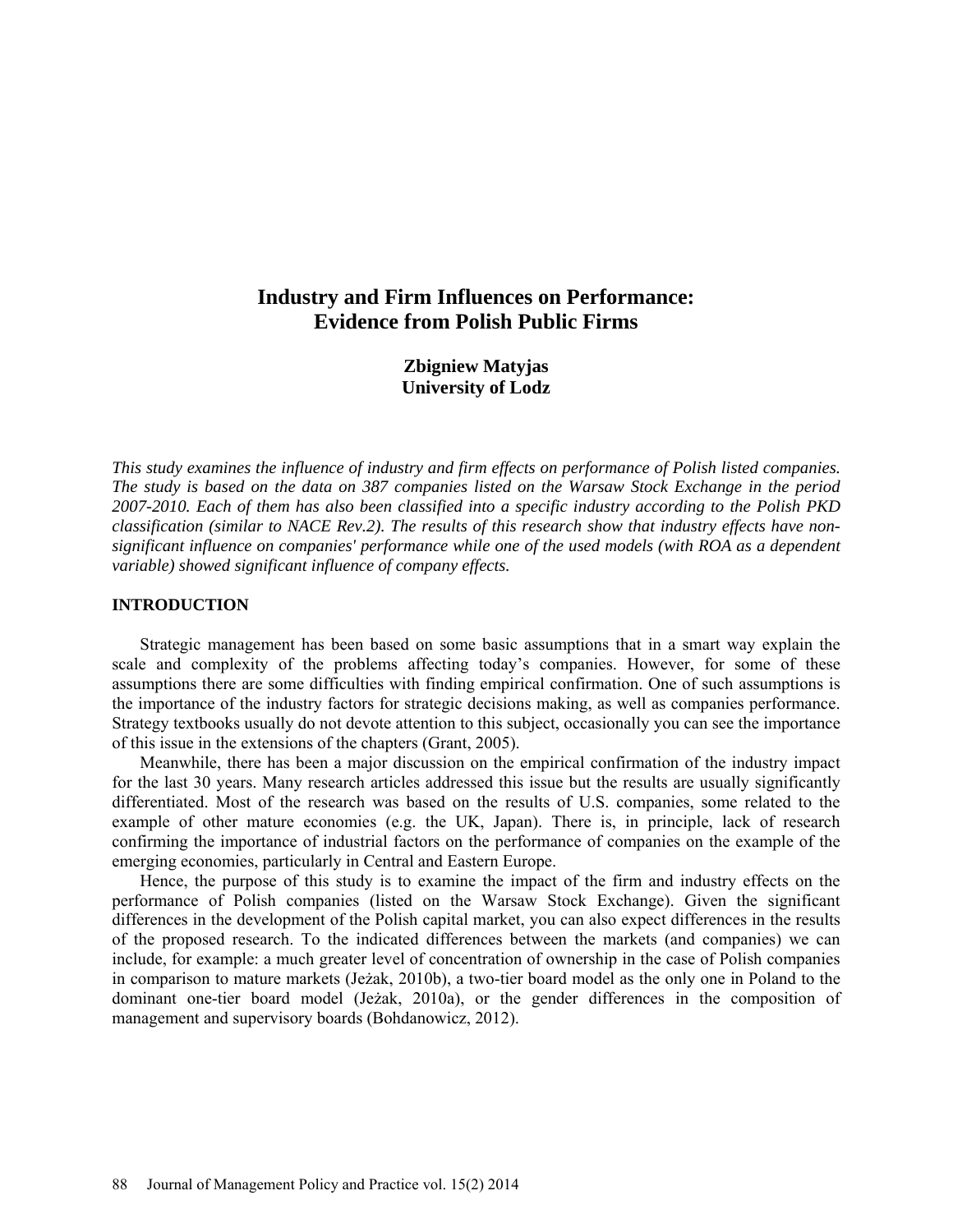#### **LITERATURE REVIEW**

The first study to analyze the impact of firm- and industry factors on companies performance was conducted by Schmalensee (1985). The sample was the population of U.S. industrial companies, the reference year was 1975. The results strongly influenced future debate within this issue – it turned out that industry effects explained over 20% of the performance of examined companies compared to just less than 1% of firm effects. In Schmalensee's opinion "the apparent nonexistence of firm effects is somewhat surprising. […] The absence of firm effects […] means that knowing a firm's profitability in market A tells nothing about its likely profitability in *randomly selected* market B. This is consistent with the conglomerate bust of the past decade […]: wise firms do not diversify beyond their demonstrated spheres of competence" (Schmalensee, 1985, p.349).

Schmalensee's research caused a major impact in industrial organization and strategic management research. The first response was prepared by Rumelt (1991). In his research the time frame was a bit longer (4 years), with the same sample. The results showed by Rumelt were almost completely inverse – this time firm effects were extremely important (explained almost 44% of the total performance of examined companies), with industrial effects responsible for just 4% of it.

Such a large discrepancy between these two articles caused an ongoing debate among researchers within industrial organization and strategic management areas. Rumelt's research took into account a longer time horizon, which allowed to average the results - any deviation from the long-term annual average was much less important for the final result. But the question how much industry-level effects are influencing firms' performance remained open. These early years of research were in fact summarized by McGahan and Porter (1997) – on the basis of their research they stated that both firm (32%) and industry (19%) effects are important for companies' performance. This time the time period was much longer (covered the years 1981-1994), the sample was much larger (covered all but financial industries).

The above results of early studies were just a prelude to a huge body of research within this area for the next 15 years. For over a decade there has been conducted many research articles which results are summarized in table 1.

Based on the data contained in the table we can see significantly increased interest in the problem of the industry (and firm) effects on companies performance. The samples were larger, time horizons longer than in the previous research, moreover some samples took into consideration data from SME's (small and medium-sized companies) beside public companies. The key research results allow to draw some general conclusions:

- generally the initially assumed (both in strategic management and industrial organization) impact of industry effects on performance of companies can be confirmed in research, although it's not as large as it was assumed;
- as in the early studies, the results of the recent ones indicate a large spread of the results. Industry effects range from 0.14% (almost complete lack of effect) to 40.6% (a very large effect). This implies the need for further research in this area;
- it should be noted that in general more important factors are firm effects usually two to three times larger influence. However, it is also possible for most of the research to overlook the impact of intra industrial level – the level of strategic groups. The inclusion of this level in the studies could reduce the role of firm effects.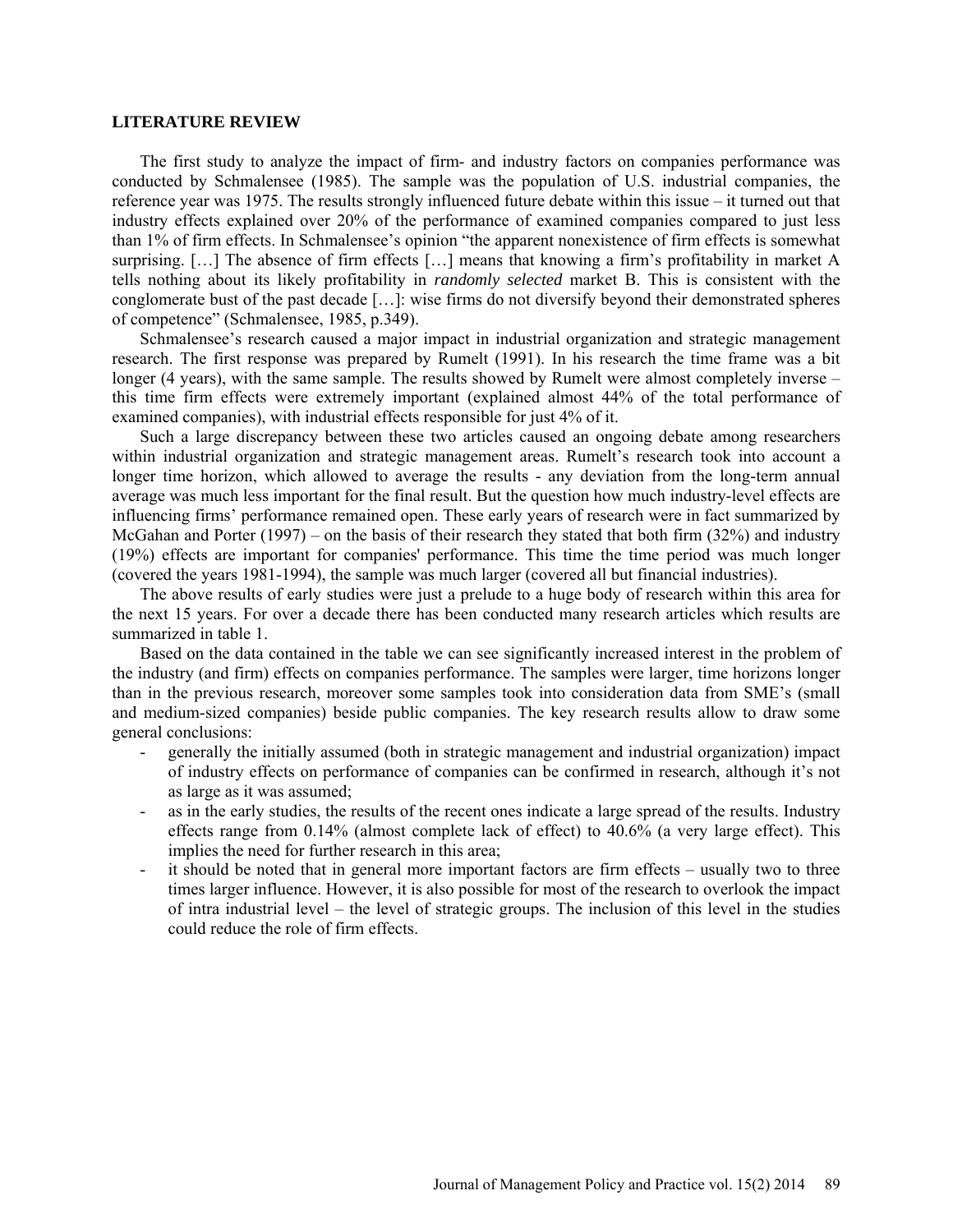## **TABLE 1 SUMMARY OF THE RESULTS OF PREVIOUS RESEARCH**

| Authors                   | Method                                        | Sample/     | Time      | Industry | Firm     |
|---------------------------|-----------------------------------------------|-------------|-----------|----------|----------|
|                           |                                               | country     | horizon   | Effect   | Effect   |
| Mauri and                 | VCA (1988-92)                                 |             | 1978-1992 | 6,2%     | 36,9%    |
| Michaels (1998)           | VCA (1978-92)                                 | 264 (USA)   |           | 5,8%     | 25,4%    |
|                           | VCA (entire sample)                           |             |           | 7,3%     | 47,2%    |
| Chang and Singh           | VCA (small firms)                             | 709 (USA)   | 1981-1989 | $4,0\%$  | 44,2%    |
| (2000)                    | VCA (medium firms)                            |             |           | 40,6%    | 8,8%     |
|                           | VCA (large firms)                             |             |           | 19,3%    | 47,6%    |
| Sakakibara (2002)         | Cox maximum-likelihood<br>proportional hazard | 312 (Japan) | 1969-1992 |          |          |
| Ruefli and Wiggins        | <b>OLS</b>                                    |             |           |          |          |
| (2003)                    |                                               | 1797 (USA)  | 1984-1996 | 0,14%    | 12,33%   |
| Hawawini et al.           | <b>VCA</b>                                    |             | 1987-1996 | 8,1%     | 35,8%    |
| (2003)                    | <b>ANOVA</b>                                  | 562 (USA)   |           | 16,0%    | 16,7%    |
| McNamara et al.<br>(2005) | <b>VCA</b>                                    | 2686 (USA)  | 1987-1996 | 9,1%     | 43,8%    |
|                           | <b>VCA</b>                                    |             |           | 19,3%    | 65,8%    |
| Short et al. (2007)       | <b>ANOVA</b>                                  | 1165        | 1991-1997 | 16,9%    | 71,8%    |
|                           | <b>HLM</b>                                    |             |           | 19,2%    | 65,8%    |
| Lee $(2009)$              | <b>OLS</b>                                    | 7158 (USA)  | 1987-2006 | $10,0\%$ | $10,0\%$ |
|                           | Entire sample (SIC4)                          |             |           | 9,2%     | 28,3%    |
| Bamiatzi and Hall         | Micro firms (SIC4)                            | 71 750 (UK) | 2002-2004 | 10,2%    | 28,2%    |
| (2009)                    | SME <sub>s</sub> (SIC4)                       |             |           | 1,8%     | 10,3%    |
|                           | Large firms (SIC4)                            |             |           | 1,8%     | 21,2%    |

## **DATA AND METHODS**

The primary objective of the study is to verify the impact of industry and firm effects on performance of listed Polish companies. Data for this study were gathered from all Polish public companies whose values were listed at the end of the years 2007- 2010 on the Warsaw Stock Exchange. Each company selected for the study was also classified into a specific industry according to Polish PKD classification (analogous to NACE Rev. 2). Financial and commercial companies were excluded from the data due to preliminary assumptions of the study. Data were collected from the Amadeus database (companies listed on the Stock Exchange), a PONT-info database (industrial data), as well as the consolidated annual reports or reports of individual companies, if the company did not prepare consolidated reports (both of them were hand-collected).

Given the above assumptions the sample comprises 387 companies and 1208 observations. The composition of the companies changed from year to year depending on the availability of data. Hence the individual company may be subjected to from one to four observations. The industrial data and assignment of companies into selected industries are presented in Table 2.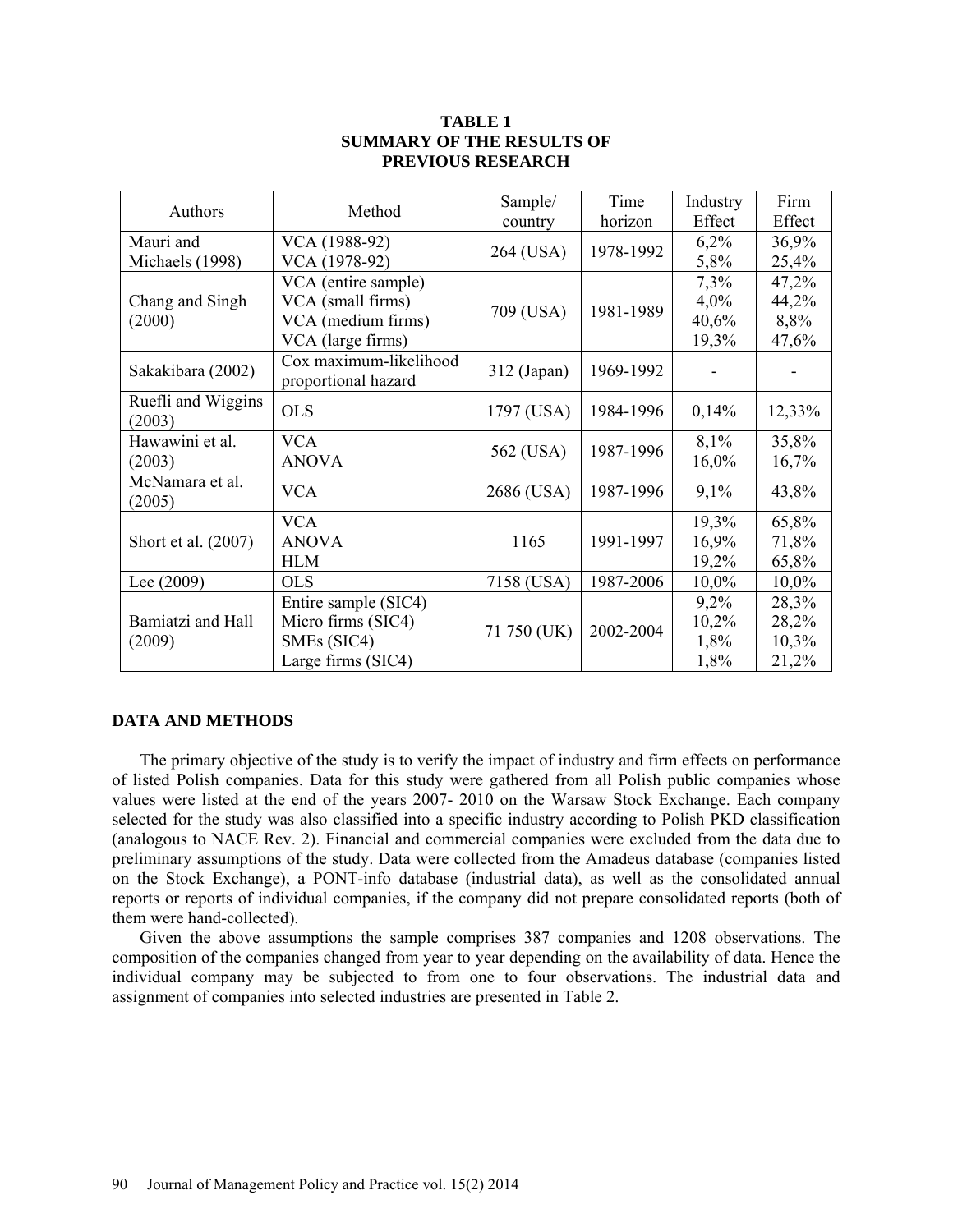| PKD No.         | <b>Industry</b>                                                                                               | No. of<br>companies     |
|-----------------|---------------------------------------------------------------------------------------------------------------|-------------------------|
| 10              | Manufacture of food products                                                                                  | 22                      |
| 11              | Manufacture of beverages                                                                                      | $\overline{2}$          |
| 13              | Manufacture of textiles                                                                                       | 5                       |
| 15              | Manufacture of leather and related products                                                                   | $\overline{2}$          |
| 16              | Manufacture of wood and of products of wood and cork, except furniture                                        | 8                       |
| 17              | Manufacture of paper and paper products                                                                       | 5                       |
| 18              | Printing and reproduction of recorded media                                                                   | $\overline{5}$          |
| 19              | Manufacture of coke and refined petroleum products                                                            | $\overline{\mathbf{3}}$ |
| 20              | Manufacture of chemicals and chemical products                                                                | 10                      |
| 21              | Manufacture of basic pharmaceutical products and pharmaceutical preparations                                  | $\overline{5}$          |
| 22              | Manufacture of rubber and plastic products                                                                    | 15                      |
| 23              | Manufacture of other non-metallic mineral products                                                            | 13                      |
| 24              | Manufacture of basic metals                                                                                   | 6                       |
| 25              | Manufacture of fabricated metal products, except machinery and equipment                                      | 21                      |
| 26              | Manufacture of computer, electronic and optical products                                                      | 9                       |
| 27              | Manufacture of electrical equipment                                                                           | $\overline{6}$          |
| 28              | Manufacture of machinery and equipment n.e.c.                                                                 | 17                      |
| 29              | Manufacture of motor vehicles, trailers and semi-trailers                                                     | 4                       |
| $\overline{31}$ | Manufacture of furniture                                                                                      | $\overline{3}$          |
| 32              | Other manufacturing                                                                                           | $\mathfrak{Z}$          |
| 33              | Repair and installation of machinery and equipment                                                            | $\overline{5}$          |
| 35              | Electricity, gas, steam and air conditioning supply                                                           | 12                      |
| 36              | Water collection, treatment and supply                                                                        | $\overline{2}$          |
| 38              | Waste collection, treatment and disposal activities; materials recovery                                       | $\overline{4}$          |
| 41              | Construction of buildings                                                                                     | 35                      |
| 42              | Civil engineering                                                                                             | 15                      |
| 43              | Specialized construction activities                                                                           | 16                      |
| 52              | Warehousing and support activities for transportation                                                         | $\overline{7}$          |
| 55              | Accommodation                                                                                                 | $\overline{2}$          |
| $\overline{56}$ | Food and beverage service activities                                                                          | 8                       |
| 58              | Publishing activities                                                                                         | 10                      |
| 59              | Motion picture, video and television programme production, sound recording<br>and music publishing activities | 6                       |
| 60              | Programming and broadcasting activities                                                                       | 3                       |
| 61              | Telecommunications                                                                                            | 20                      |
| 62              | Computer programming, consultancy and related activities                                                      | 44                      |
| 63              | Information service activities                                                                                | 12                      |
| 68              | Real estate activities                                                                                        | 22                      |
|                 | <b>TOTAL</b>                                                                                                  | 387                     |

**TABLE 2 COMPANIES ACCORDING TO INDUSTRIES**

## **Variables**

The analyzed variables were divided into three basic groups: characterizing the profitability of individual companies (thus representing firm effects), the profitability of the industry (industry effects),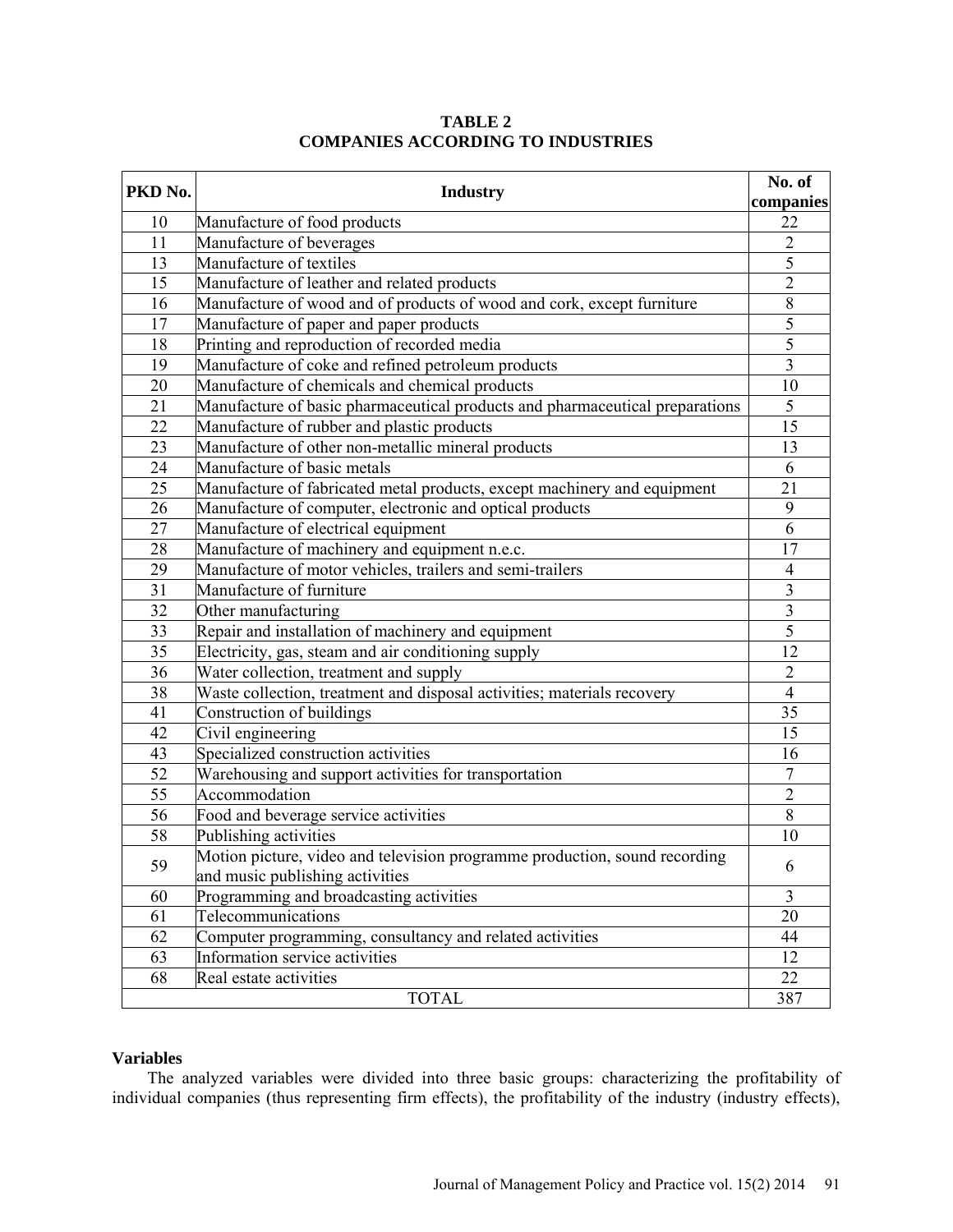and the control variables describing the size of the companies. List of all analyzed variables can be found in table 3.

| Acronym                       | <b>Description of the variable</b>                |  |  |
|-------------------------------|---------------------------------------------------|--|--|
| $ROA - firm level$            | Return on assets – firm level                     |  |  |
| $\text{ROS}$ – firm level     | Return on sales – firm level                      |  |  |
| $ROA - industry level$        | Return on assets – industry level                 |  |  |
| $\text{ROS}$ – industry level | Return on sales – industry level                  |  |  |
| Revenues (log)                | Overall revenues – firm level (natural logarithm) |  |  |
| Total assets (log)            | Total assets – firm level (natural logarithm)     |  |  |

**TABLE 3 VARIABLES USED IN RESEARCH**

The list of the variables is similar to that used in previous studies (Bamiatzi and Hall, 2009). The decision on the use of certain variables in the study was dictated by the availability of these variables within the research project.

#### **Methods**

The study was conducted with the use of panel data analysis. The general panel data model was specified as:

$$
\pi_{it} = \alpha + \rho \pi_{i,t-1} \beta X_{it} + \varepsilon_{it}
$$
  
for  $i = 1,...,N$ ;  $t = 1, ..., T$  (1)

where  $\pi_{it}$  is the dependent variable for firm *i*'s profit rate in period t (ROA and ROS in two different panels), vector X<sub>it</sub> includes independent and control variables such as: ROA and ROS of industry and scale of firm. The error term  $\varepsilon_{it}$  may vary across the N individual firms (individual effects) as well as across the T time periods (time effects).

Panel data analysis enables simultaneous analysis in two dimensions (temporal and spatial), which makes possible to effectively analyze cross-sectional data. As pointed out by Lee (2009) it offers two advantages over traditional least-squares models: allows to control for unobserved factors (constant over time but differ from one firm to another), and allows to control for variables that vary through times, but not across companies.

## **EMPIRICAL FINDINGS**

## **Descriptive statistics**

Table 4 gives the mean, standard deviation, minimum and maximum values of the variables across all firm-years in the sample. There is a significant standard deviation within variables ROA and ROS at the firm level (it is particularly the case with ROS variable) – it is due to a financial performance of two small firms. All results are depicted in graph 1.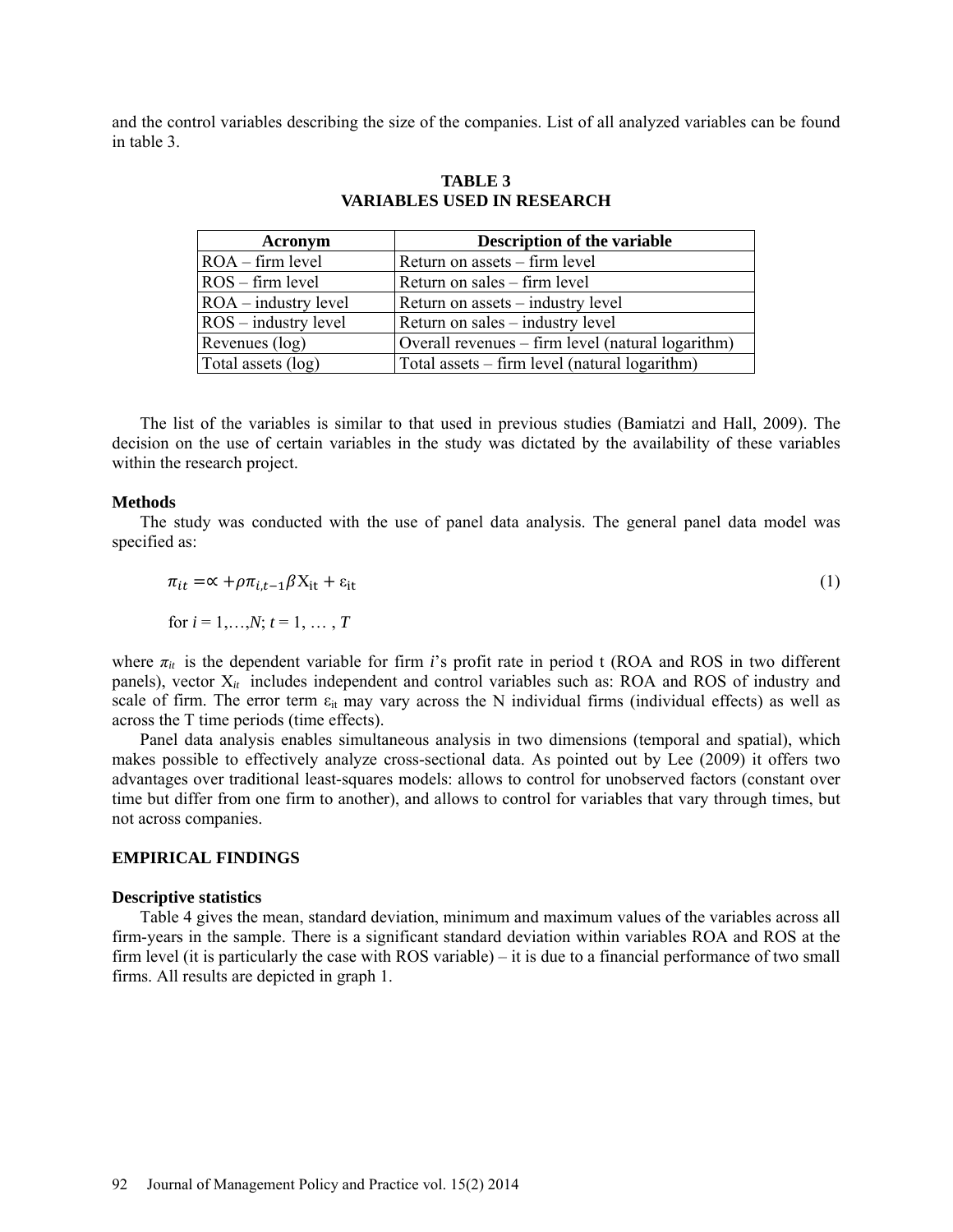## **TABLE 4 DESCRIPTIVE STATISTICS**

| <b>Variable</b>        | Mean     | Std. Dev. | Minimum     | Maximum  | <b>Observations</b> |
|------------------------|----------|-----------|-------------|----------|---------------------|
| $ROA - firm level$     | 4.35369  | 26.59072  | $-3885294$  | 150.6329 | 1208                |
| $ROS - firm level$     | 5.19941  | 1619.051  | $-55220.00$ | 3918.239 | 1208                |
| $ROA - industry$ level | 6.118493 | 3.595412  | $-9.590000$ | 32.34000 | 1208                |
| $ROS - industry$ level | 5 783212 | 3 523021  | $-12.03000$ | 24.13000 | 1208                |
| Revenues (log)         | 3.997107 | 2.257319  | 0.000000    | 11.34236 | 1208                |
| Total assets (log)     | 4.116757 | 2.288549  | 0.000000    | 10.90500 | 1208                |

Table 5 gives the correlation matrix between the variables. As you can observe there is a significant correlation between relative types of variables: ROA and ROS at firm level, ROA and ROS at industry level, and control variables (revenues and total assets).

## **TABLE 5 CORRELATION MATRIX**

| Variable           | $ROA - firm   ROS - firm$ |               | $ROA -$<br>industry | $ROS -$<br>industry           | Revenues<br>(log)           | Total assets<br>(log) |
|--------------------|---------------------------|---------------|---------------------|-------------------------------|-----------------------------|-----------------------|
| $ROA - firm$       | 1.000000                  |               |                     |                               |                             |                       |
| $ROS - firm$       | $0.112221***$             | 1.000000      |                     |                               |                             |                       |
| $ROA - industry$   | $-0.007651$               | 0.044352      | 1.000000            |                               |                             |                       |
| $ROS - industry$   | 0.003940                  | 0.026215      | $0.776551***$       | 1.000000                      |                             |                       |
| Revenues (log)     | $0.153865***$             | $0.064667$ ** |                     | $-0.075285***$ $-0.145312***$ | 1.000000                    |                       |
| Total assets (log) | $0.124243***$             | 0.041427      |                     | $-0.146717***$ $-0.149876***$ | $0.93493\overline{4^{***}}$ | 1.000000              |

Notes: \* significant at 10% \*\* significant at 5% \*\*\* significant at 1%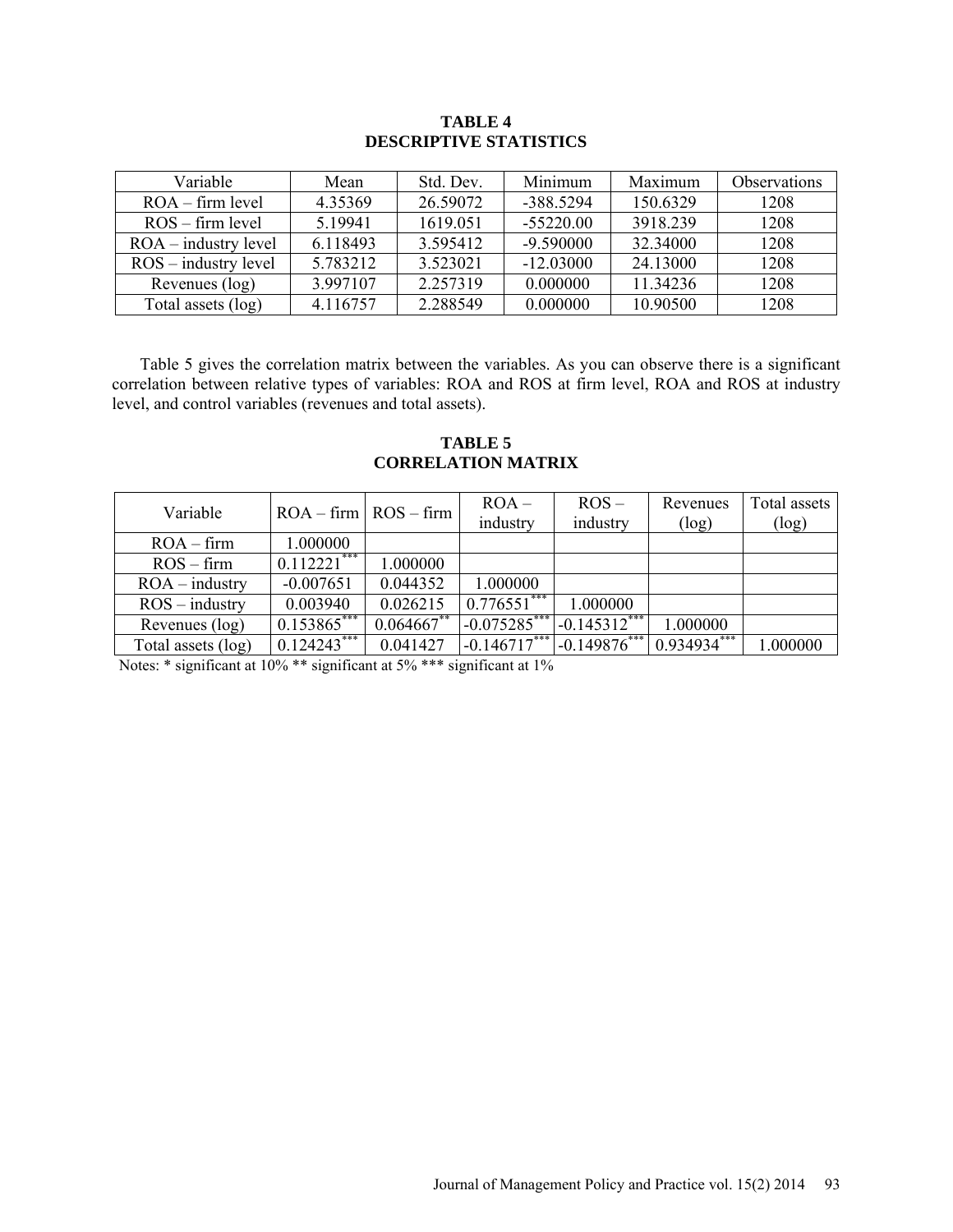

## **FIGURE 1 THE DISTRIBUTION OF DATA**

#### **Regression Analysis**

Results of estimation are reported in table 6. Analyses were conducted separately for two dependent variables: ROA and ROS of the firm. These two models gave different results, particularly in terms of the significance of firm-level effects influencing firm performance. In model 1 (ROA) there is a significant influence of the lagged profit rate (*ROAi,t-1*) as an important factor influencing its performance. There is also a significant influence of the second firm-level effect used within this study – ROS at the level of the firm. The results of model 1 strongly support the thesis about the advantage of firm-level effects over industry-level effects.

Results for model 2 don't show any significant influence, both at the company, as well as on the industry level, on firm performance. The only significant variable is a control one (revenues calculated as natural logarithm). But the adjusted  $R^2$  statistics indicate that this model accounts for less than 1% of the overall variance of the dependent variable.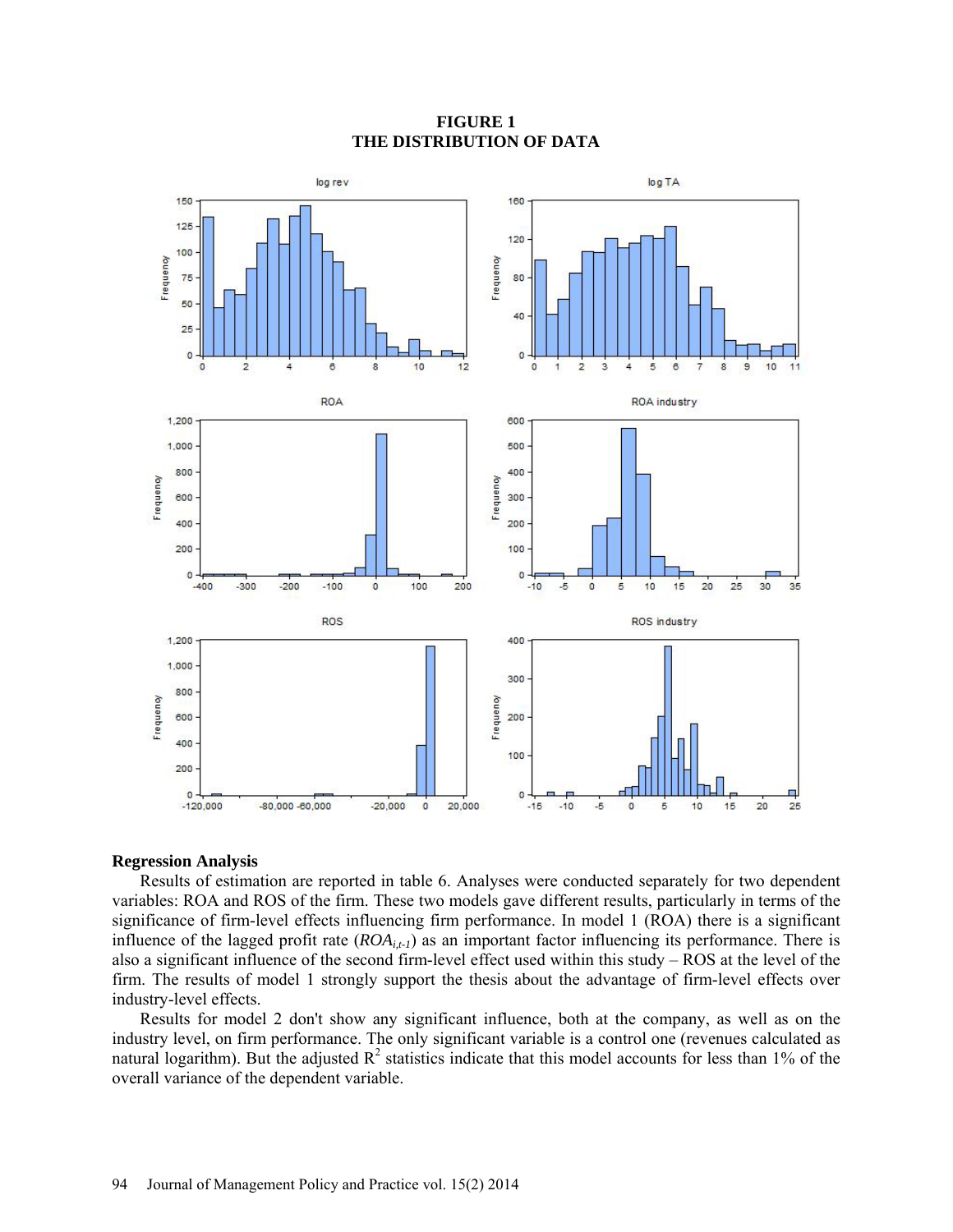The results of these study are somewhat consistent with an earlier results obtained in the research conducted by Matyjas (2011) on the sample of 85 Polish public companies for the years 2005-2007.

|                                  | <b>Model 1</b>   | <b>Model 2</b>          |
|----------------------------------|------------------|-------------------------|
|                                  | ROA - firm level | <b>ROS</b> - firm level |
| $ROA - firm level (t-1)$         | $0.299175$ ***   |                         |
|                                  | (11.90120)       |                         |
| $ROA - firm level$               |                  | 5.310779                |
|                                  |                  | (1.552311)              |
| $ROS - firm level (t-1)$         |                  | $-0.007222$             |
|                                  |                  | $(-0.209117)$           |
| ROS – firm level                 | $0.000901$ **    |                         |
|                                  | (2.295157)       |                         |
| <b>ROA</b> – industry level      | $-0.212950$      | 45.96916                |
|                                  | $(-0.524315)$    | (1.274500)              |
| <b>ROS</b> – industry level      | 0.333530         | $-23.34856$             |
|                                  | (0.929721)       | $(-0.733731)$           |
| Firm size – revenues $(log)$     | 1.131654         | 181.4452**              |
|                                  | (1.116383)       | (2.055591)              |
| Firm size $-$ total assets (log) | $-0.280116$      | $-139.0507$             |
|                                  | $(-0.281674)$    | $(-1.599789)$           |
| <b>Constant</b>                  | $-3.450780$      | $-359.5576$             |
|                                  | $(-1.516869)$    | $(-1.787077)$           |
| Adjusted $\mathbb{R}^2$          | 0.170802         | 0.008046                |
| <b>Observations</b>              | 842              | 839                     |
| Log likelihood                   | -3778.579        | $-7521.904$             |
| <b>F-Statistics</b>              | 29.87216         | 2.132885                |

## **TABLE 6 OLS REGRESSION RESULTS**

Notes: t-statistics are in parentheses. \* significant at 10% \*\* significant at 5% \*\*\* significant at 1%

#### **CONCLUSIONS**

To sum up the above studies conducted with regard of the current state of knowledge it should be noted that the great interest of researchers in the world taking up the issue of industry effects on companies' performance is not a coincidence. Theoretically the level of an industry has a strong influence on strategic decision-making in every company – that's one of the key principles of strategic management.

Further research in this area seems to be appropriate, with particular emphasis on Polish (and other Central and Eastern Europe markets) specificity. The development of emerging economies often took place in a completely different way from established routines of many developed economies. And it can also affect the results of similar studies. Further studies in this area should take into account somewhat broader spectrum of the analyzed variables, particularly at the level of individual companies (for example, expenditure on R & D, capital expenditures, or advertising expenditures).

In addition, further studies should benefit from a comparison of the simultaneously conducted quantitative tools (e.g. nonparametric methods or variance components analysis). This would increase the accuracy of the conclusions based on the results of similar studies with simultaneous use of several statistical tools.